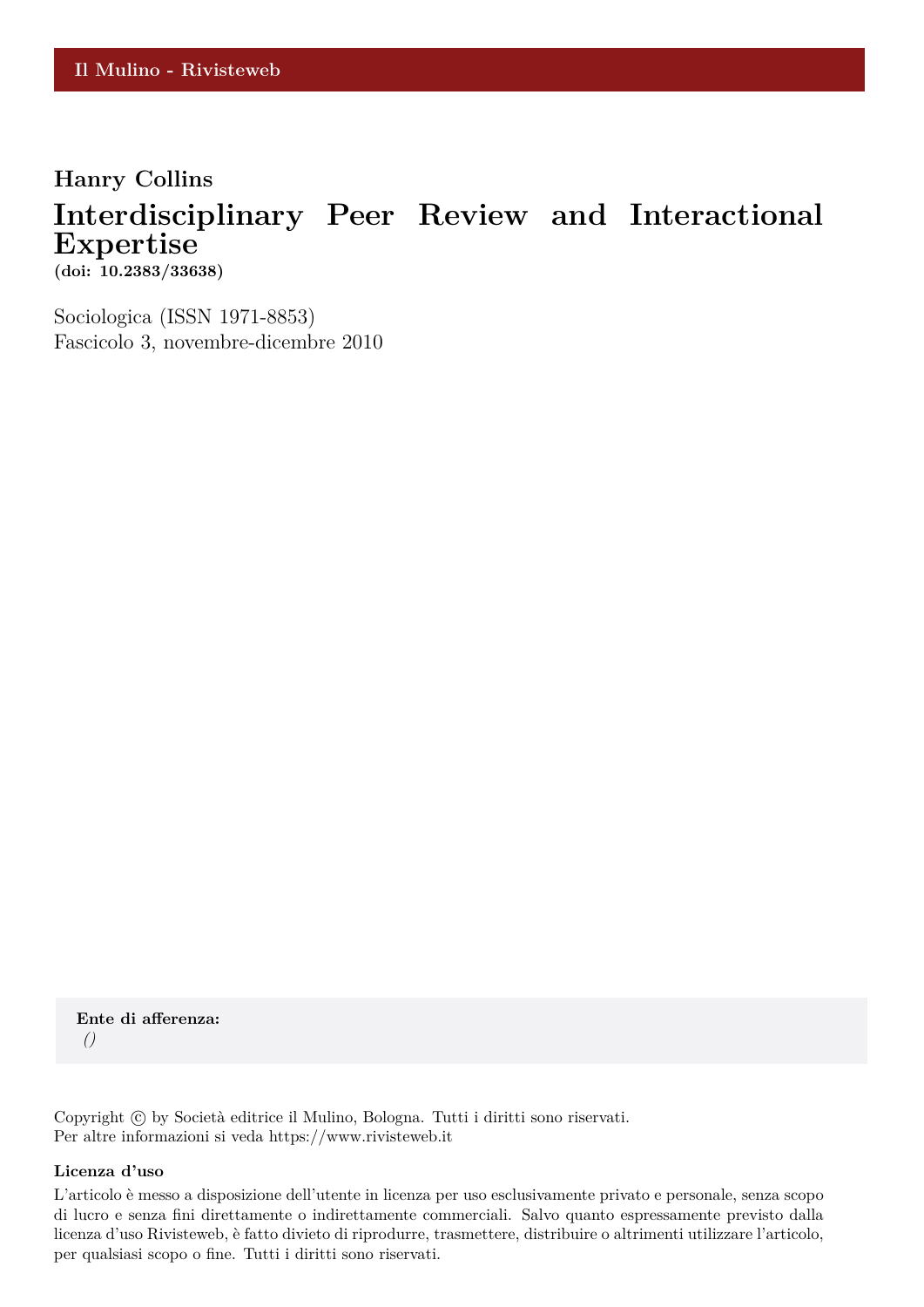Symposium / Thinking Academic Evaluation after Michèle Lamont's *How Professors Think*

# **Interdisciplinary Peer Review and Interactional Expertise**

*by* Harry Collins

doi: 10.2383/33638

Judging excellence across disciplinary boundaries is an extraordinary ambition. Lamont offers us some of the discourse that panellists engage in to justify their engagement in this theoretically impossible activity. Sometimes they defer to others' special knowledge of a field that is not their own and sometimes they mention their admiration for those who appear to know many fields and seem to be able to make authentic judgements from, as it were, "within" fields that are not their own. The paradox is pointed up by the anthropologists who, she reports, are unwilling to support applications that involve comparative study of multiple field locations since they do not believe that it is possible to properly understand more than one field location in a single project – it just takes too long. Well, other disciplines are remote field locations so the argument ought to apply just as much to the case of judging other disciplines. In sum, interdisciplinary judging ought to be thought of as precipitating the same problems as interdisciplinarity of all kinds and this, in turn, has the same problems as anthropological fieldwork, cross-paradigm incommensurability, and so forth.

It is a lasting puzzle how any of this can be done. We have tried to argue that a semblance of cross-disciplinary collaboration can be managed in a variety of ways [Collins, Evans, and Gorman 2007] while interdisciplinarity proper can, perhaps, be managed through the medium of "interactional expertise."<sup>1</sup> Interactional expertise

<sup>1</sup> For lengthier discussion of the notion on interactional expertise see Collins and Evans [2007].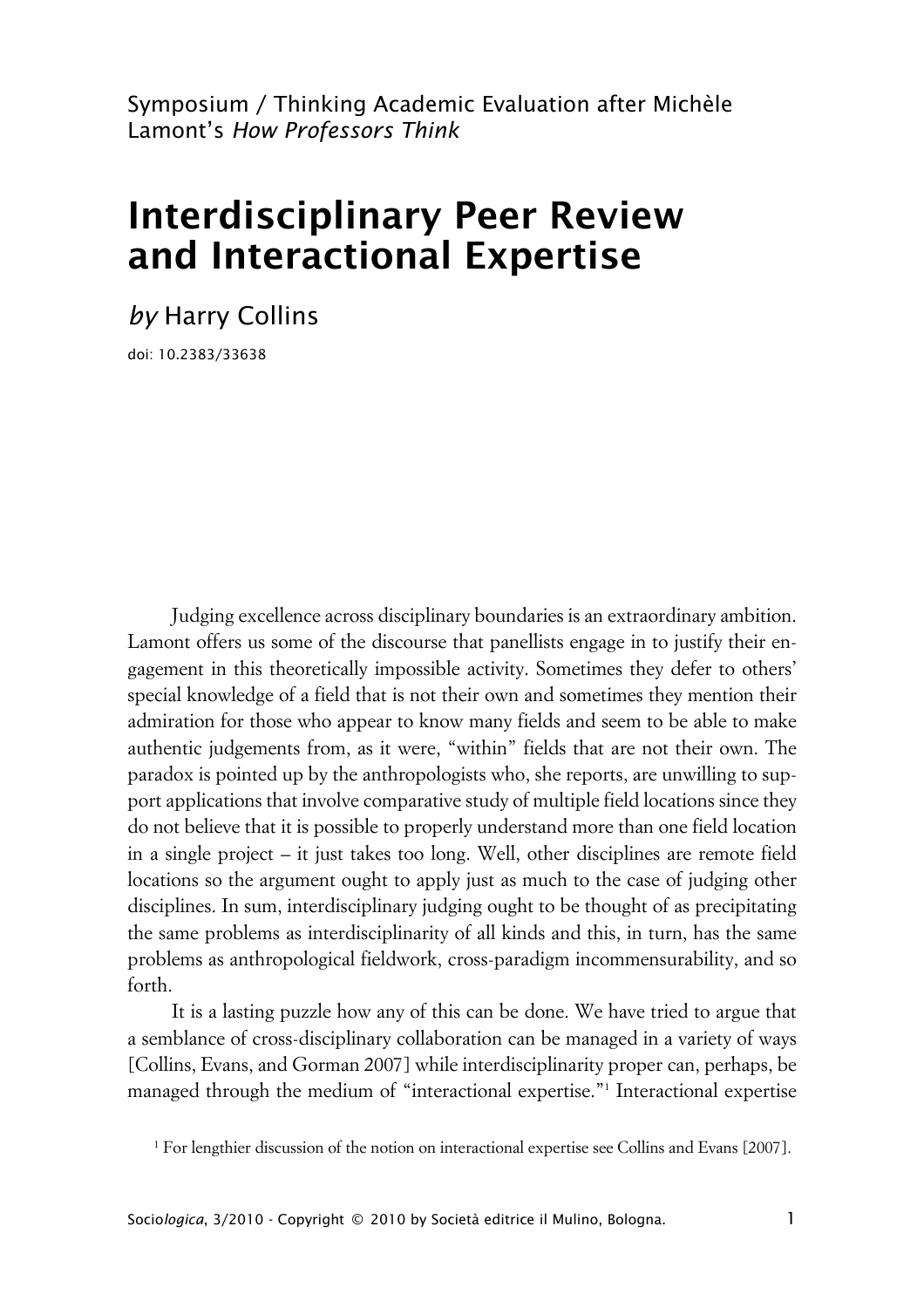is fluency in the discourse of a technical area in the absence of competence to contribute to that area (which is called contributory expertise). It has been argued, and to some extent "shown" that an interactional expert can make technical judgments that are indistinguishable from those made by a contributory expert. More recently it has been argued that interactional expertise is not only necessary for genuine interdisciplinarity (short of the formation of new hybrid disciplines), but is what makes any complex division of labour possible [Collins 2010a]. The argument proceeds from the observation that even within a big science such as gravitational wave physics no practitioner has practiced more than a small fraction of the total practical activities that go to form the science as a whole. Therefore, when one speaks of someone being "an expert in gravitational wave physics," that expertise has to be largely an interactional expertise. The language of gravitational wave physics is "laden" with the practices of all the many practical specialties that make up the field; gravitational wave physicists have "practical understanding" of the field of gravitational wave physics having practiced hardly any of the things to which the understanding refers.

One of the things we claim for interactional expertise is that it is what makes peer review possible. We claim that peer reviewers (of journal submissions and more obviously of grant proposals), cannot have practiced the exact kind of work they are judging so they the best kind of understanding they can have of it must come through interactional expertise. So what seems to be missing from Lamont's description is any kind of analysis of the extent to which the reviewers had interactional expertise of projects they were reviewing, how they obtained it if such they had, and how they managed (other then by deferring to the more expert judgment of disciplinary specialists), if they did not.

Consider, first, those who might have interactional expertise in other disciplines. Interactional expertise is acquired by lots and lots of talk and then more talk and then more still. I spent thirty years of my life in an interdisciplinary School of Social Sciences and what I learned of psychology and economics as a result of endless committee meetings and lunchtime discussions was extraordinary. I also spent a period as the Head of School and recall with complete clarity the day that an economist explained to me, in my official capacity, that it would be impossible for him to work as hard in the future as he had in the past because he did not believe he could make it from his current rank to the rank of (full) professor and therefore no longer had the incentive structure that made hard work possible. This was a moment that gave rise to a step increase in my interactional expertise in respect of economics and economists; economists do not just profess their discipline, they live it and had I experienced the extent to which economics was, truly, a different "form of life." On the other hand, it might be that economics was this way in my School but might be different elsewhere.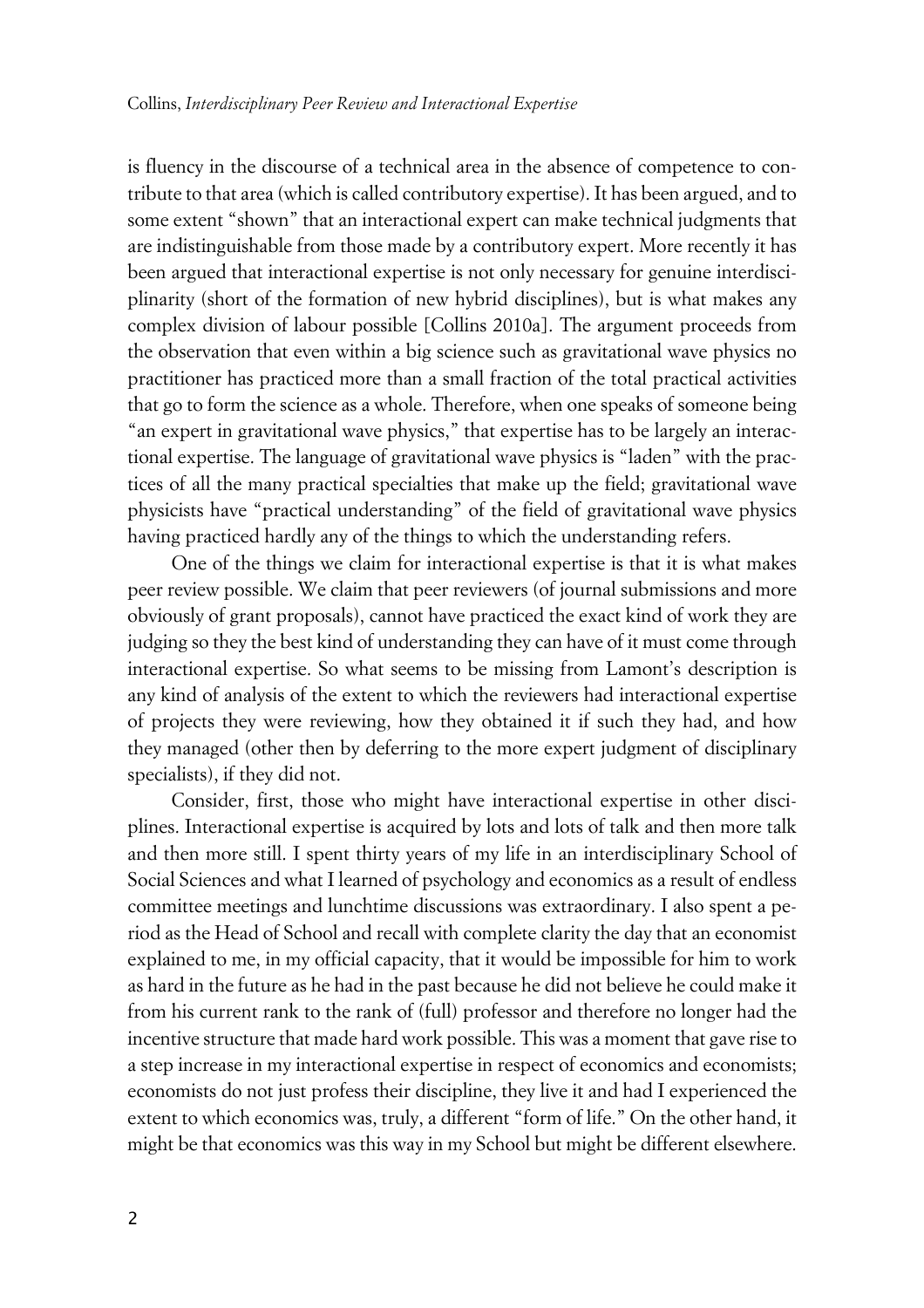One sees that in so far as committee members base their judgments on interactional expertise, however, "objective" they try to be in a self-conscious way, they cannot escape their cross-disciplinary academic socialization. What they understand to be economics – or whatever – is going to be a function of who they have been talking to. We know there are schools of economics associated with particular universities. One might say to oneself "I must avoid the prejudices of the Chicago School of economics with its gate-keeping publication and hiring policies" but if all one knows of economics is what one has learned at Chicago or from Chicago-School economists it is hard to see how one can know how to think in any other way about what economics is.

Now consider those who have no interactional expertise. Without the idea of interactional expertise in their intellectual knapsacks they may not know what they are missing. They will almost certainly believe that what can be learned about another subject or another point of view can be learned from reading – though if they ever said this out loud they would realise they were talking themselves out of a university job since everything they know could be put on the web. I am continually astonished at the extent to which academics act as though they inhabit a purely textual culture in spite of the fact that they resist the replacement of universities by distance learning systems and the like. Thus, people write book reviews without it occurring to them that they should send the review to the author before publication so as to check for major errors. The review is written, it is published a year or so later, then the author discovers that when the reviewer says "he/she misses this or that point," the point is made quite explicitly on page X. People write articles critical of others work in the same way. The time taken for a "conversational turn" when the conversation is conducted through the medium of print is two to three years. Do we just not think our subjects are valuable enough to deserve a speedier turnaround for argument; do we not think the outcome matters so long as the argument is going on?

Compare the social sciences and humanities with the physical and biological sciences where argument, even when it is textual, is conducted at the speed of an electronic preprint exchange. We really do not deserve to be treated as important if snail-pace print exchange is good enough for us. Finally, and I know the logistics would become a bit awkward if everyone did this, in my graduate seminars when we reach a difficult point concerning the interpretation of someone's work or we seem to find a contradiction within someone's oeuvre, I often pick up the phone and ask the author there and then what they mean (first getting permission to put the conversation on speakerphone so the whole seminar group can hear). People are astonished when they first see this happening or when they hear about it. But why are they astonished? I want to know what that person meant when the said "such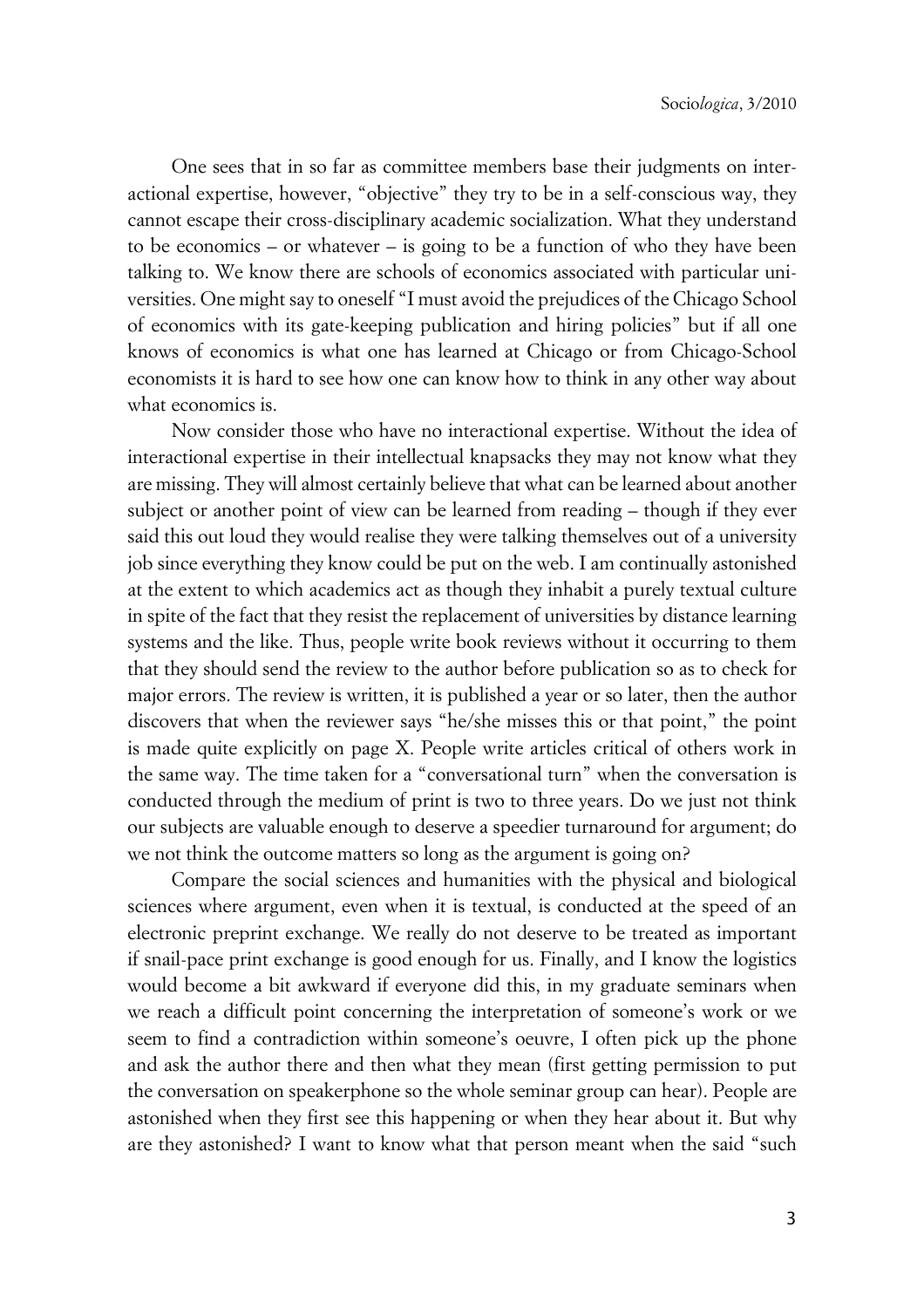and such" – I ask them – what could be more natural? What could fit better with our deep understanding that academic life is an oral culture – a matter of socialisation into the "collective tacit knowledge" [Collins 2010b] of the discipline or this or that particular local area of the discipline?

Thus, I am still puzzled about how cross-disciplinary peer review can work. I think we could get a better handle on its possibilities and problems if we thought in terms of how people learn expertises of various kinds and, as a sub-species of that problem, how they learn about other disciplines in their day-to-day life as academics.

Quite apart from how peer-review works, in the basket of disciplines chosen by Lamont for her study there remain a number of intriguing unresolved puzzles for the theory of interactional expertise. We do not understand how historians make good sense of the past since they have only a written archive and no immersion in spoken discourse. Maybe history just *is* the study of the archive – some historians think so. We do not know if literary criticism is anything other than interactional expertise – what is it to perform the analysis of a text other than to make good judgments about it in discursive settings which is how we test for interactional expertise. We do not know what philosophy is though I would suspect it is at least two things: one is the study of philosophical texts; the other involves thinking about how the world works. These two are very different. I am pretty sure that Science Studies has the potential to be two very different things, one an "artsy" discipline which is all about interpretation and one a "sciency" discipline which is about how the world of science works when it is trying to discover new knowledge. Again, these things seem very different and ought to be judged by entirely different standards and probably practised in different institutions. These are some of the directions in which the intriguing question set by Lamont's study invite us to travel.

### **References**

Collins, H.

- 2010a "Language and Practice." [www.cf.ac.uk/socsi/expertise](http://www.cf.ac.uk/socsi/expertise) (paper being revised for publication in *Social Studies of Science*).
- 2010b *Tacit and Explicit Knowledge*. Chicago: University of Chicago Press.
- Collins, H., and Evans, R.
- 2007 *Rethinking Expertise*. Chicago: University of Chicago Press.

Collins, H., Evans, R., and Gorman, M.

2007 "Trading Zones and Interactional Expertise." Pp. 657-666 in *Case Studies of Expertise and Experience* edited by H. Collins. Special issue of *Studies in History and Philosophy of Science* 38 (December).